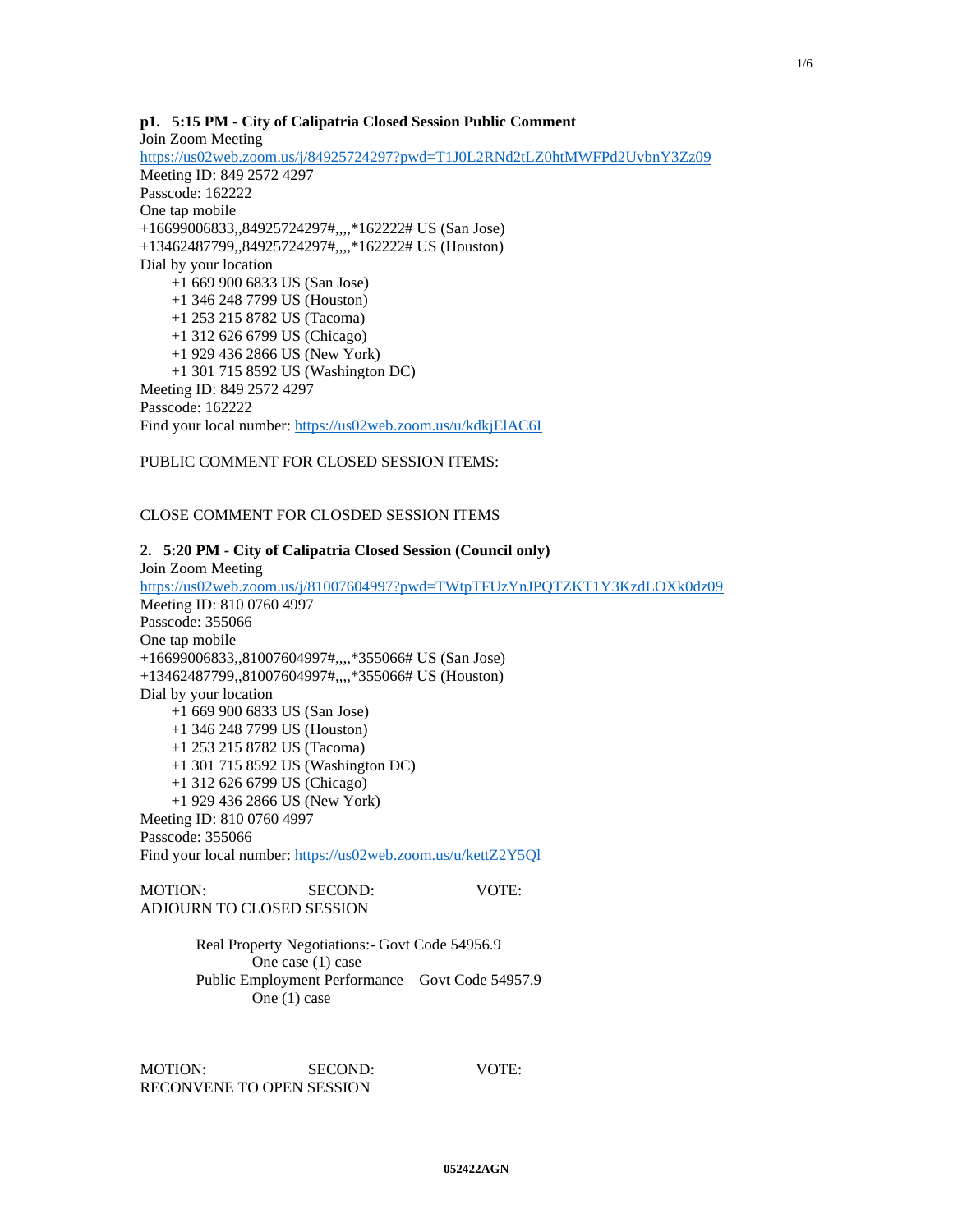## **3. 6:00 PM - City of Calipatria City Council Meeting**

Join Zoom Meeting <https://us02web.zoom.us/j/87993356184?pwd=YnhwbUpEWjk5WlBVQXUzekx2UWZiQT09> Meeting ID: 879 9335 6184 Passcode: 247058 One tap mobile +16699006833,,87993356184#,,,,\*247058# US (San Jose) +12532158782,,87993356184#,,,,\*247058# US (Tacoma) Dial by your location +1 669 900 6833 US (San Jose) +1 253 215 8782 US (Tacoma) +1 346 248 7799 US (Houston) +1 301 715 8592 US (Washington DC) +1 312 626 6799 US (Chicago) +1 929 436 2866 US (New York) Meeting ID: 879 9335 6184 Passcode: 247058 Find your local number:<https://us02web.zoom.us/u/keelpdNYYe>

> City of Calipatria May 24, 2022 6 PM

## ZOOM MEETING OF THE CITY COUNCIL OF THE CITY OF CALIPATRIA IF NOT SPEAKING PLEASE MUTE YOURSELF AGENDA

CALL TO ORDER:

PLEDGE OF ALLEGIANCE:

INVOCATION:

#### ROLL CALL: **Mayor:Javier Amezcua,MayorProTem:Maria Nava-Froelich,Huston Hisel, Hector Cervantes, Sylvia Chavez** PRESENT:

ABSENT: ALSO PRESENT:

## MAYOR'S MESSAGE/PUBLIC COMMENT

At this time the Council will hear comments on any agenda item and on any item not on this agenda. Personal attacks on individuals, slanderous comments or comments that may invade an individual's privacy are prohibited. If you wish to be heard, please stand and address yourself to the Mayor, we request that you limit your remarks to no more than three (3) minutes.

**THIS AGENDA CONTAINS A BRIEF GENERAL DESCRIPTION OF EACH ITEM TO BE CONSIDERED. EXCEPT AS OTHERWISE PROVIDED BY LAW, NO ACTION OR DISCUSSION SHALL BE TAKEN ON ANY ITEM NOT APPEARING IN THE FOLLOWING AGENDA**

ANNOUNCEMENT FROM CLOSED SESSION 1) 2)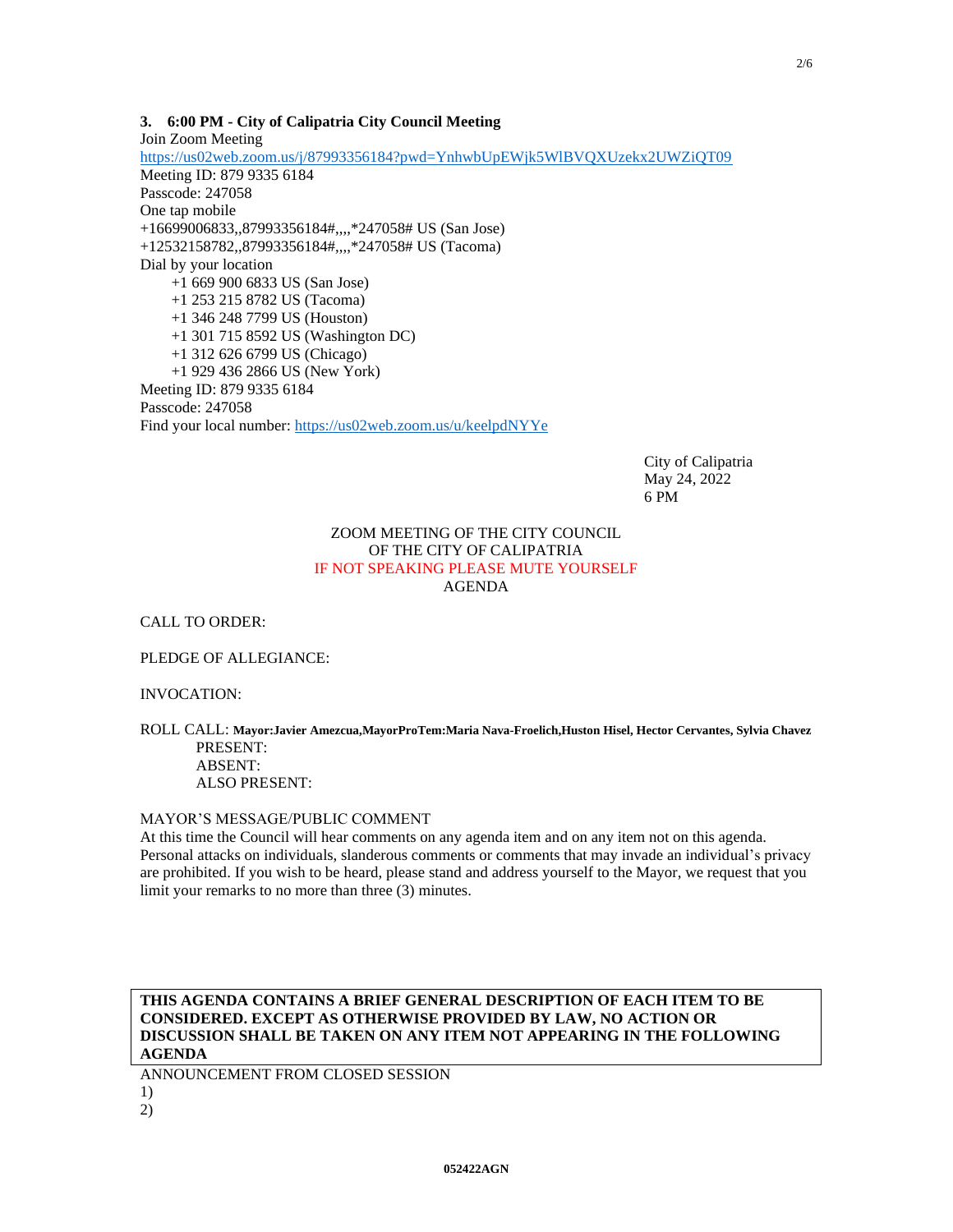INFORMATION REPORTS Fire – Chief Llanas IVTA- Luis Alejandro Wong CR&R- Matt Gray

# MOTION: SECOND: VOTE:

- CONSENT AGENDA
	- 1. Minutes- April  $12<sup>th</sup>$ , May  $10<sup>th</sup>$
	- 2. SECOND READING ORDINANCE 22-002 Water Efficiency Landscape

NEW BUSINESS MOTION: SECOND: VOTE: RESOLUTION 22-26 C. Hoff – City Clerk

## A RESOLUTION OF THE CITY COUNCIL OF THE CITY OF CALIPATRIA DECLARING A NEED TO HOLD COUNCIL MEETINGS VIA TELECONFRENCING PURSUANT TO CA ASSEMBLY BILL 361

WHEREAS, The City of Calipatria has declared that a state of emergency exists as authorized by California Health & Safety Code section 101080; and

WHEREAS, on March 4, 2020, the Governor of the State of California declared an emergency based on the threat of the COVID-19 coronavirus (COVID-19) within the state; and

WHEREAS, on March 5, 2020, Imperial County ("County") declared a local health emergency throughout the County based on the imminent and proximate threat to public health from the introduction of COVID-19 in Imperial County; and

WHEREAS, the California Legislature adopted, and the Governor signed into law California Assembly Bill 361 which permits local agencies to hold meetings via teleconferencing if necessary due to an existing state of emergency; and

WHEREAS, the City has adopted a procedure for members of the public to present public comments during Council meetings that are held using teleconferencing technology; and

WHEREAS, the Council has reconsidered the circumstances of the state of emergency: NOW THEREFORE THE CITY COUNCIL OF THE CITY OF CALIPATRIA, CALIFORNIA, DOES HEREBY RESOLVE AND FIND AS FOLLOWS:

1. That the current state of emergency continues to directly impact the ability of the Council member to meet safely in person; and

2. That the County of Imperial and the State of California continue to impose or recommend measures to promote social distancing;

3. It is therefore necessary to continue to hold City Council meetings via teleconferencing.

IT IS FURTHER RESOLVED that the City Manager shall place a similar resolution on the

Council's agenda within 30 days so that the Council may reconsider the need to hold City Council meetings via teleconferencing.

DISSCUSSION/DIRECTION Users Utility Tax- J. Amezcua *(Presented on 2020 ballot) Measure \_\_\_ Updated information*

*Shall the City of Calipatria adopt an ordinance imposing a Utility Users Tax at a rate of five percent, upon the use of telephone, cell phone, electricity, gas, water, trash, sewer and cable television, to maintain city public services, including, but not limited to, fire, administration, and parks and recreation, and subject to future council action to reduce said percentage, which is projected to raise \$250,000 to \$400,000 per year, be adopted?*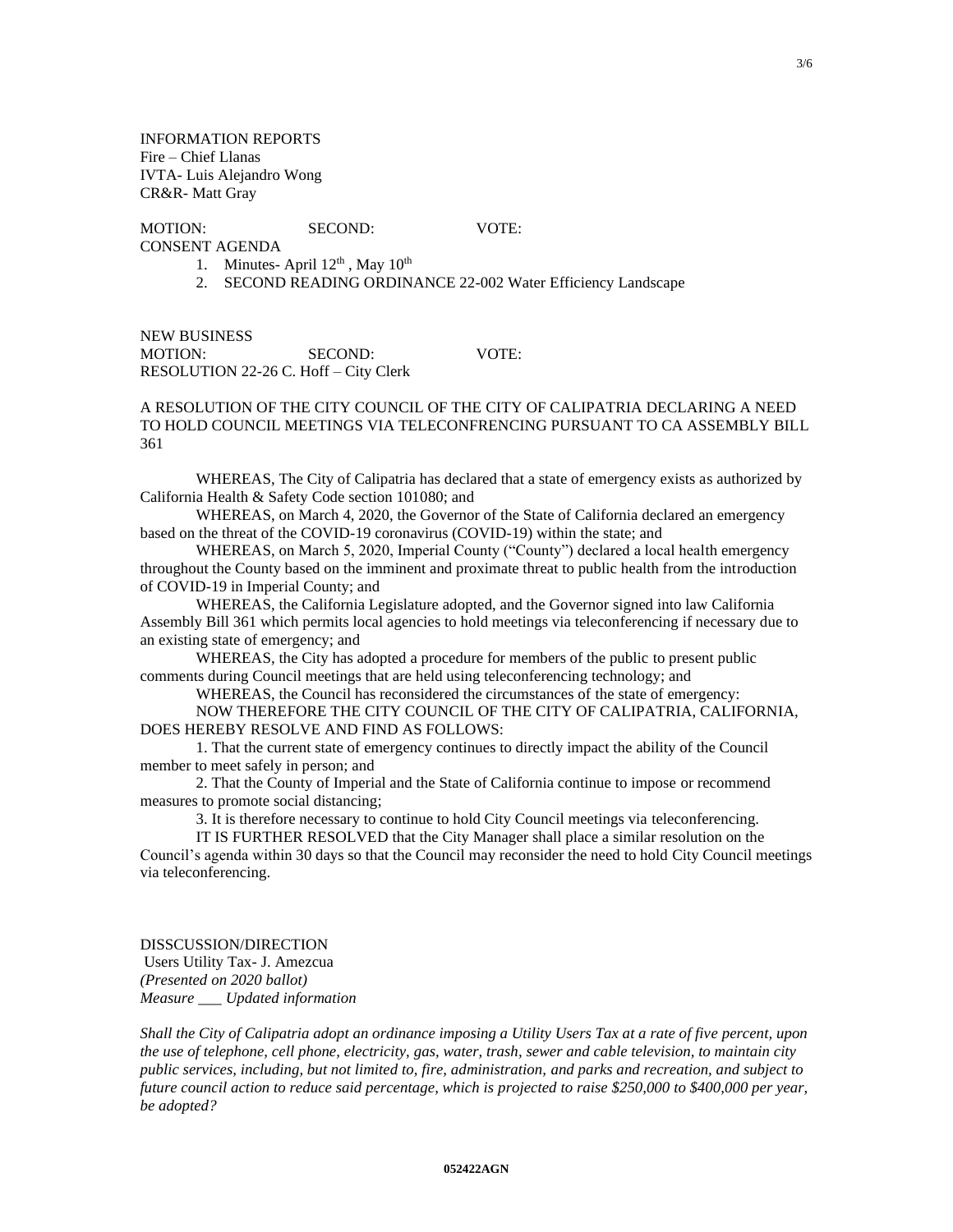AB 2011 (Wicks) Affordable Housing and High Road Jobs Act of 2022 – Letter of support- R. Medina

Re: AB 2011 (Wicks) Affordable Housing and High Road Jobs Act of 2022 Notice of Opposition (As amended 4/18/2022)

Dear Assembly Member Wicks:

The City of Calipatria writes to express our opposition against your measure AB 2011, which would require cities to ministerially approve, without condition or discretion, certain affordable housing and mixed-use housing developments in zones where office, retail, or parking are a principally permitted use regardless of any inconsistency with a local government's general plan, specific plan, zoning ordinance, or regulation.

Housing affordability and homelessness are among the most critical issues facing California cities. Affordably priced homes are out of reach for many people and housing is not being built fast enough to meet the current or projected needs of people living in the state. Cities lay the essential groundwork for housing production by planning and zoning new projects in their communities based on extensive public input and engagement, state housing laws, and the needs of the building industry. Importantly, cities are currently updating housing plans to identify sites for more than two million additional housing units. AB 2011 disregards this state-mandated local planning effort and forces cities to allow housing developments in nearly all areas of a city. This seriously questions the rational for the regional housing needs allocation (RHNA) process. If developers can build housing in office, retail, and parking areas, why should cities go through the multiyear planning process to identify sites suitable for new housing units, only to have those plans ignored and housing built on sites never considered for new housing? Eliminating opportunities for public review of housing developments goes against the principles of transparency and public engagement. Public hearings allow members of the community to inform their representatives of their support or concerns. "Streamlining" in the context of AB 2011 is a shortcut around public input. While it may be frustrating for some developers to address neighborhood concerns about traffic, parking, and other development impacts, those directly affected by such projects should be heard. Public engagement often leads to better projects. Disregarding community input will increase public distrust in government and may result in additional efforts by voters to restrict growth. The city holds public hearings where residents are encouraged to express their concerns to the local government. The city includes in its General Plan a Housing Element that analyzes the local housing needs for all income levels with public participation.

The City of Calipatria is committed to being part of the solution to the housing shortfall across all income levels and will work collaboratively with you and other stakeholders on legislative proposals that will spur much needed housing construction without disregarding the state-mandated local planning process and important public engagement.

Cal Cities 2022/23 Budget Requests- support letter

The Honorable Nancy Skinner Chair, Senate Budget and Fiscal Review Committee 1021 O Street, Suite 8630 Sacramento, CA 95814

The Honorable Jim Nielsen Vice Chair, Senate Budget and Fiscal Review Committee 1021 O Street, Suite 7110 Sacramento, CA 95814 The Honorable Philip Ting Chair, Assembly Budget Committee 1021 O Street, Suite 8230 Sacramento, CA 95814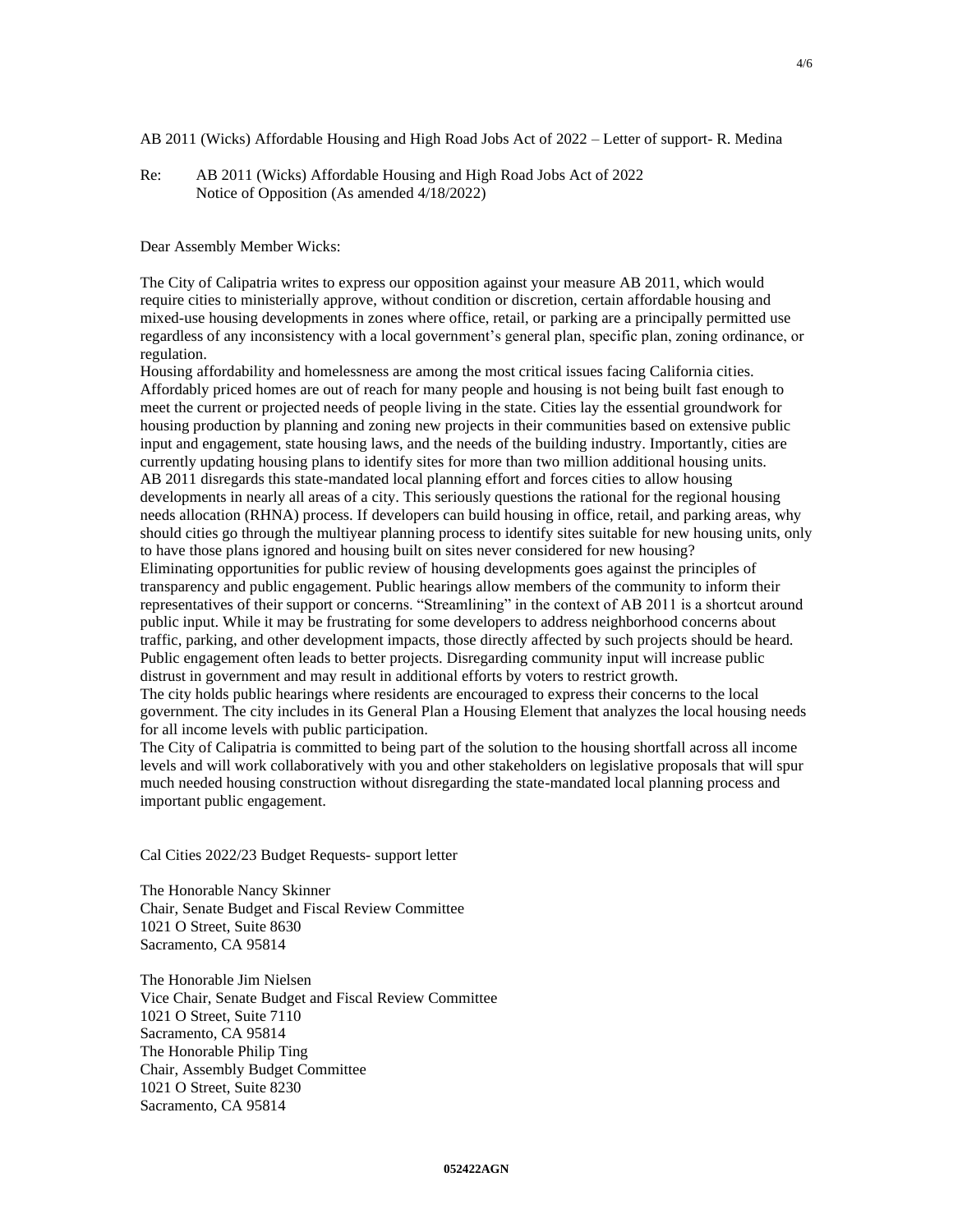The Honorable Vince Fong Vice Chair, Assembly Budget Committee 1021 O Street, Suite 4630 Sacramento, CA 95814

RE: 2022-23 State Budget Request to Invest \$1.6 billion in the Vitality of Cities

Dear Senator Skinner, Senator Nielsen, Assembly Member Ting, and Assembly Member Fong, In the spirit of a strong state and local government partnership to benefit all Californians, the City of Calipatria respectfully requests a one-time allocation of \$1.6 billion (General Fund) in fiscal year 2022-23 to establish a Housing and Economic Development Program, implement organic waste recycling regulations, and reimburse local governments for unfunded, state-mandated programs. Local governments are essential to the strength of California's economy, and the vitality of local governments is dependent upon fiscal stability. These proposed investments would support the economic vitality of local governments and would also help further the state's ambitious climate resiliency and affordable housing goals.

We write to urge the Legislature to seize the historic opportunity the state budget surplus presents to invest in the hearts of our communities and advance our shared goals. A strong state-local fiscal partnership would propel significant investments in a bright, sustainable future for all Californians. Establish a Housing and Economic Development Program – \$500 million

The City of Calipatria supports establishing a Housing and Economic Development Program that would facilitate a partnership between the state and local agencies who adopt local property tax increment financing tools to support affordable housing, upgrade essential infrastructure, and spur economic development.

This program is crucial to achieving our housing supply and climate action goals. While cities appreciate the property tax tools the Legislature created after dissolving redevelopment to help address a range of community issues, the lack of funding has resulted in few cities being able to fully utilize them. Tools such as the Enhanced Infrastructure Financing Districts, Community Revitalization and Investment Authorities, and Affordable Housing Authorities may differ in their focus and details, but their common challenge is they lack sufficient financial capacity. The establishment of a state-local partnership to provide matching funds would greatly expand the viability of these tools, and propel significant investments in affordable housing, public infrastructure, and job creation.

Organic Waste Recycling Program Implementation – \$180 million

Local governments are the backbone for achieving California's goal to reduce greenhouse gas emissions through organic waste recycling programs. Local governments need significant additional funding implement this state-mandated program without diverting existing resources from essential city services and increasing the financial burden on taxpayers.

The Department of Resources Recycling and Recovery's (CalRecycle) Organic Waste Reduction Regulations (SB 1383), adopted in November 2020, require local governments to reduce landfill disposal of organic waste 75% by 2025 and to increase edible food waste recovery 20%. Compliance obligations for local governments began in early 2022 and local governments continue to develop a comprehensive suite of local collection, enforcement, and funding programs. Cities and counties greatly appreciate the Legislature's creation of the SB 1383 local assistance grant program in the 2021 Budget Act. However, additional funding is greatly needed, presenting a renewed opportunity for state and local partnership to further our shared climate goals

Compliance with the SB 1383 regulations has caused local governments to raise their rates to cover the additional costs of administering the program. At a time when inflation is at its highest rate in decades, our residents are already feeling the negative impacts on their personal budgets. This is the right time for the state to continue to fund the implementation of this program to help keep solid waste and recycling rates from increasing dramatically.

Reimburse Local Governments for State-Mandated Programs – \$933.5 million

According to data obtained from the State Controller's Office, as of October 2021, the state owes cities, counties, and special districts more than \$933 million, including estimated accrued interest, in mandated costs incurred since 2004.